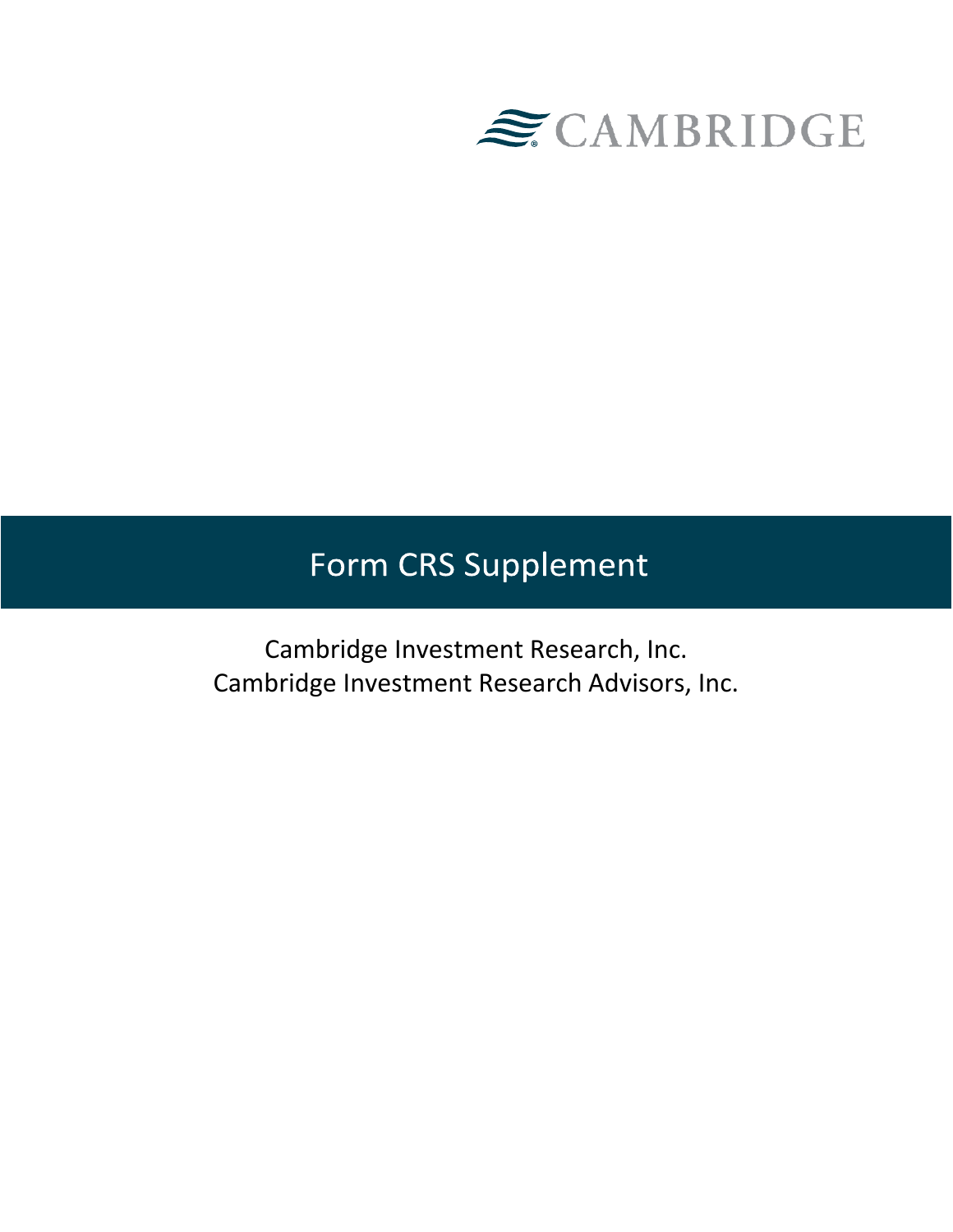## **Introduction**

The purpose of this supplement is to provide additional information beyond both the Cambridge Investment Research, Inc. ("Cambridge") Form CRS and the Cambridge Investment Research Advisors, Inc. ("CIRA") Form CRS. This supplement collectively refers to registered representatives and investment advisor representatives as "Financial Professionals."

#### *Investment Services and Advice*

## **Cambridge**

A Cambridge registered representative may offer recommendations to you for each security transaction. A registered representative is obligated to have a reasonable basis for believing that any recommendation is in your best interest and will meet your investment goals and objectives with an appropriate amount of risk that you have set for your account.

You cannot grant discretion to your registered representative to buy, sell, or exchange securities on your behalf. The registered representative must contact you for approval prior to purchasing, selling, or exchanging securities for your account. You may also contact your registered representative to buy, sell, or exchange securities but you must select the asset, amount, and action to buy, sell, or exchange.

A commissionable account may be more appropriate if you want to maintain greater control over your investments, but still want the benefit of a registered representative's guidance. A registered representative may recommend specific security transactions but is not obligated to provide ongoing management of your account.

Your registered representative may be compensated by receiving a commission which can be charged to your account for a buy, sell, or exchange transaction. There may be ticket charges or additional fees charged by the qualified custodian for executing a transaction, which the registered representative does notreceive.

### **CIRA**

A CIRA investment advisor representative may offer ongoing investment advice. You set the overall direction for your account, then your investment advisor representative executes that strategy by recommending or selecting a portfolio of securities the investment advisor representative believes will help you meet your goals and objectives with the appropriate amount of risk. You establish the risk tolerance for your account. CIRA cannot enter into an advisory relationship unless a written investment advisory agreement is obtained which describes CIRA's obligations to you.

Discretionary authority may be offered by your investment advisor representative; this type of service allows the investment advisor representative to execute trades on your behalf without discussing each trade prior to placing the buy, sell, or exchange order. Discretion is defined as exercising the right to select which security will be purchased or sold, the amount of securities to be bought or sold, and whether the transaction is to buy, sell, or exchange. In a non-discretionary advisory account, the investment advisor representative may only decide the time your trade is placed or the price of the buy, sell, or exchange, after you have already discussed the asset, amount, and action to buy, sell, or exchange.

An advisory account may be more appropriate if you do not want to be actively involved in the day-to-day management of your investments as you work toward your goals and objectives. An advisory account is monitored by the investment advisor representative and rebalanced as needed. An investment advisor representative is obligated by law to:

- Act in your best interest when providing advice and recommendations
- Disclose or avoid any material conflicts of interest
- Make suitable and appropriate investment recommendations or transactions based on your investment goals, objectives, and risk tolerance

Your investment advisor representative typically receives a fee based upon the arrangement set in your advisory agreement. The fee is usually deducted from your account. There also may be ticket charges or additional fees charged by the qualified custodian for executing a transaction, which are not included in the advisory fee.

There are various types of advisory accounts. It is important you carefully consider the differences between the advisory services when contracting with your investment advisor representative.

#### **Fiduciary Responsibility**

Financial Professionals can provide investment advice regarding your retirement plan account or individual retirement account ("IRA). In doing so, your Financial Professional must act as a fiduciary within the meaning of Title I of the Employee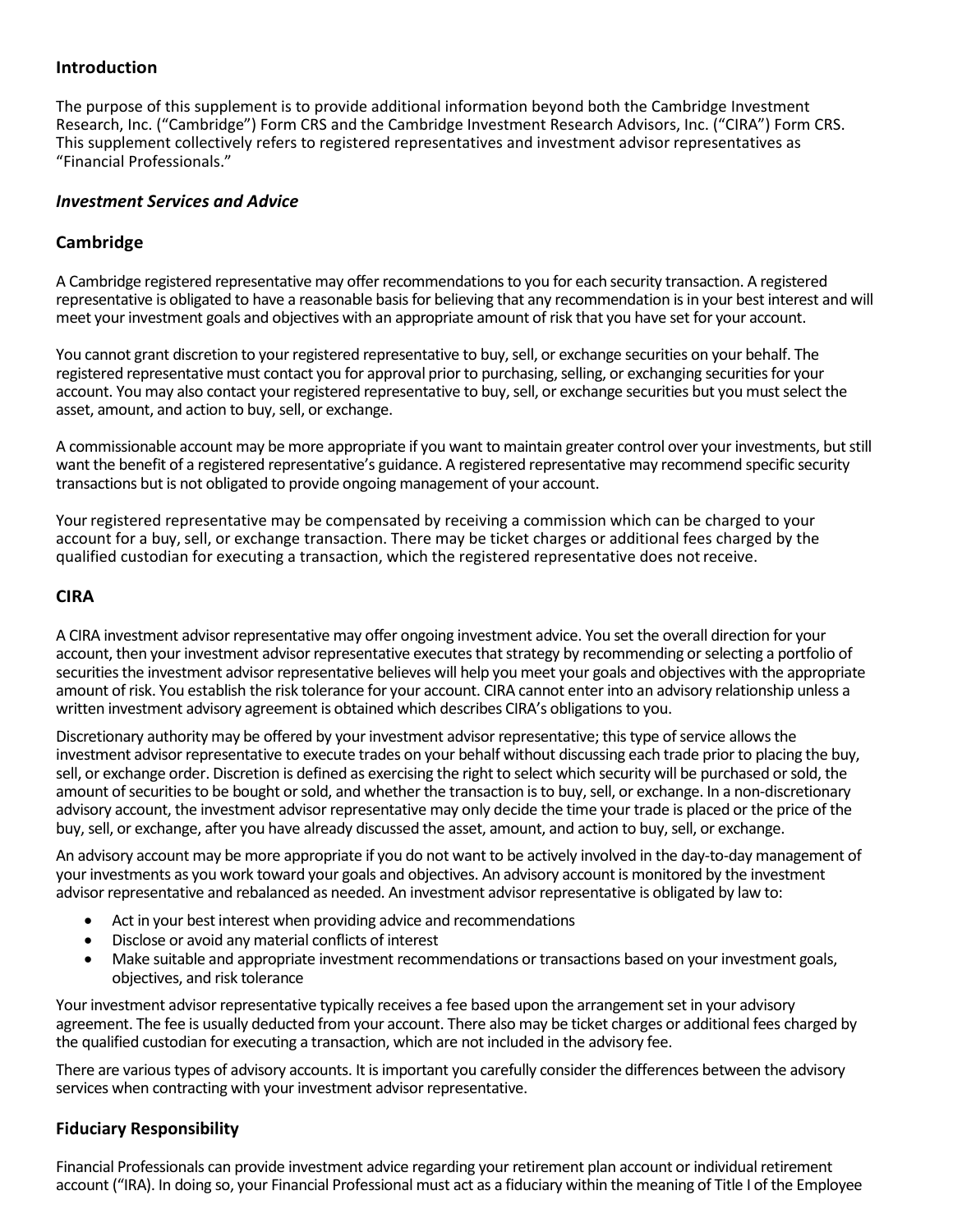Retirement Income Security Act and/or the Internal Revenue Code, as applicable, which are laws governing retirement accounts. Fiduciary responsibility requires that Financial Professionals put your interests ahead of their own. In acting in your best interest your Financial Professional will adhere to consumer protection standards that require that compensation not be excessive based on the market value of the particular services, rights and benefits delivered to you.

The way that your Financial Professional and Cambridge make money creates some conflicts with your interests, so we operate under a special rule that requires us to act in your best interest and not put our interest ahead of yours. Under this special rule's provisions, we must:

- Meet a professional standard of care when making investment recommendations (give prudent advice); Never put our financial interest ahead of your when making recommendations (give loyal advice);
- Avoid misleading statements about conflicts of interest, fees, and investments;
- Follow policies and procedures designed to ensure that we give advice that is in your best interest;
- Charge no more than in reasonable for services; and
- Give you basic information about conflicts of interest.

## **Licensing and Qualification**

When discussing services with a Financial Professional you should understand which services your Financial Professional can provide. Financial Professionals are restricted as to the services they can provide and sometimes by the types of securities for which they can provide advice or recommendations. These restrictions are based on the exams they have passed, the designations they maintain, as well as the state in which they reside. Each additional exam a Financial Professional passes allows them to provide additional services and/or recommendations. Each designation a Financial Professional maintains has unique qualification standards and ongoing maintenance expectations. Each state has its own securities laws that dictate who can offer investment services in their state, and how each individual can offer investment services in their state. The following is a list of services and products for which a Financial Professional is allowed to offer based on this criteria.

- **FINRA Series 7 Exam**  Limits a Financial Professional to providing recommendations on public offerings and/or private placements of corporate securities (stocks and bonds), rights, warrants, mutual funds, money market funds, unit investment trusts ("UIT"), exchange traded products, 529 plans, real estate investment trusts ("REIT"), options on mortgage backed securities, government securities, repurchase agreements ("REPO"), and certificates of accrual on government securities, direct participation programs ("DPP"), municipal securities, hedge funds, venture capital offerings, variable annuities ("VA"), variable life insurance ("VUL"), local government investment pools ("LGIP"), and closed-end funds. The Series 7 exam is called the general securities representative exam as it allows Financial Professionals to make recommendations on the largest number of securities products.
- **FINRASeries 6 Exam** Limits a Financial Professional to providing recommendations on VAs, VULs, UIT, 529 plans, LGIP, and closed-end funds on the initial offering only.
- **FINRA Series 22 Exam** Limits a Financial Professional to providing recommendations on DPPs including real estate, oil and gas, and equipment leasing, and limited partnerships ("LP"), limited liability companies ("LLC"), and S-Corporation securities.
- **FINRA Series 52 Exam** Limits a Financial Professional to providing recommendations on municipal securities.
- **FINRA Series 62 Exam**  Limits a Financial Professional to providing recommendations on stocks, bonds, closedend funds, and exchange traded products. This exam is commonly used in combination with the Series 6 exam.
- **FINRASeries 82 Exam** Limits a Financial Professional to providing recommendations on private placement securities which are non-public securities offerings sold under an available registration exemption outlined in the Securities Act of 1933.
- **NASAASeries 63 Exam** Entitles a Financial Professional to function as a securities agent in certain states. Generally, Financial Professionals who have passed the series 63 exam will be limited as to which products they can provide recommendations by the FINRA exams that they have passed.

Financial Professionals utilizing a series 63 exam are considered registered representatives with a broker-dealer, such as Cambridge, in order to offer recommendations to buy, sell, or exchange securities products.

- **NASAA Series 65 Exam**  Entitles a Financial Professional to function as an investment adviser representative in certain states. Certain states allow individuals to function as an investment advisor representative without taking or passing the series 65 exam or any other exam. Certain states accept certain designations in lieu of taking or passing the series 65 exam.
- **NASAA Series 66 Exam**  Entitles a Financial Professional to function as both a securities agent and an investment advisor representative. The series 66 exam combines the content of the series 63 exam and the series 65 exam.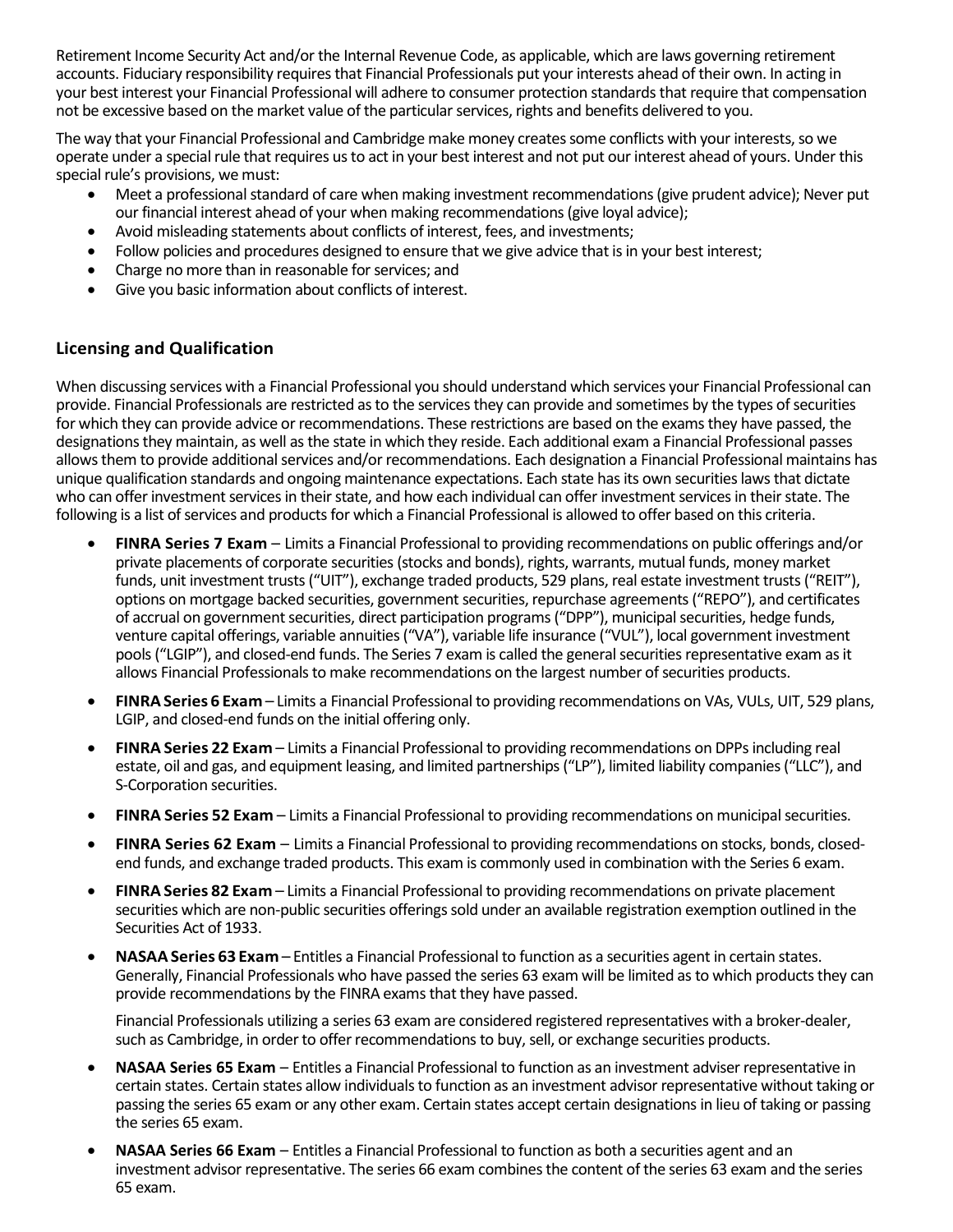- **Designations** Most states accept the following designations in lieu of taking or passing the series 65 exam: Certified Financial Planner (CFP®), Chartered Financial Consultant (ChFC®), Personal Financial Specialist (PFS), Chartered Financial Analyst (CFA), Chartered Investment Counselor (CIC). Additionally, while not accepted in lieu of the series 65 exam, Financial Professionals may maintain many other designations. For additional information, please visit [https://www.finra.org/investors/professional-designations.](https://www.finra.org/investors/professional-designations)
- **Insurance**  Certain investment products, such as VAs and VULs, require a Financial Professional to maintain state insurance licensing, in addition to the required investment exams. Each state has unique qualification standards and ongoing maintenance expectations for the required insurance license to sell these hybrid investment products.

## **Methods of Analysis, Investment Strategies and Risk of Loss**

Financial Professionals use various methods of analysis and investment strategies. Methods and strategies will vary based on the Financial Professional providing the recommendation. Models and strategies used by one Financial Professional will be different than strategies used by other Financial Professionals. Some Financial Professionals use just one method or strategy while other Financial Professionals rely on multiple. Cambridge does not require or mandate a particular investment strategy be implemented by its Financial Professionals. Further, Cambridge has no requirements for using a particular analysis method, and Financial Professionals are provided flexibility (subject to Cambridge's supervision and compliance requirements) when developing their investment strategies.

### **Methods of Investment Analysis**

Following are brief descriptions of some of the more common methods of analysis and investments strategies that are used by Financial Professionals:

• **Fundamental Analysis** – This is a method of evaluating a company or security by attempting to measure its intrinsic value. In other words, trying to determine a company's or a security's true value by looking at all aspects of the business, including both tangible factors (e.g., machinery, buildings, land, etc.) and intangible factors (e.g., patents, trademarks, "brand" names, etc.). Fundamental analysis also involves examining related economic factors (e.g., overall economy and industry conditions, etc.), financial factors (e.g., company debt, interest rates, management salaries and bonuses, etc.), qualitative factors (e.g., management expertise, industry cycles, labor relations, etc.), and quantitative factors (e.g., debt-to-equity and price-to-equity ratios).

The end goal of performing fundamental analysis is to produce a value that an investor can compare with the security's current price in hopes of determining what sort of position to take with that security (underpriced = buy, overpriced = sell or short). This method of security analysis is considered to be the opposite of technical analysis. Fundamental analysis is about using real data to evaluate a security's value. Although most analysts use fundamental analysis to value stocks, this method of valuation can be used for just about any type of security.

- **Technical Analysis** This method of evaluating securities analyzes statistics generated by market activity, such as past prices and volume. Technical analysts do not attempt to measure a security's intrinsic value, but instead uses charts and other tools to identify patterns that can suggest future activity. Technical analysts believe the historical performance of stocks and markets can assist in predicting future performance.
- **Charting**  Charting is the set of techniques used in technical analysis in which charts are used to plot price movements, volume, settlement prices, open interest, and other indicators, in order to anticipate future price movements. Users of these techniques, called chartists, believe past trends in these indicators can assist to extrapolate future trends.

Charting is a technical analysis that charts the patterns of stocks, bonds, and commodities to help determine buy and sell recommendations for clients. It is a way of gathering and processing price and volume information in a security by applying mathematical equations and plotting the resulting data onto graphs in order to predict future price movements. A graphical historical record assists the analyst in spotting the effect of key events on a security's price, its performance over a period of time and whether it is trading near its high, near its low, or in between. Chartists believe recurring patterns of trading, commonly referred to as indicators, can help them forecast future price movements.

• **Cyclical Analysis** – This method of analysis focuses on the investments sensitive to business cycles and whose performance is strongly tied to the overall economy. For example, cyclical companies tend to make products or provide services that are in lower demand during downturns in the economy and higher demand during upswings. Examples include the automobile, steel, and housing industries. The stock price of a cyclical company will often rise just before an economic upturn begins, and fall just before a downturn begins. Investors in cyclical stocks try to make the largest gains by buying the stock at the bottom of a business cycle, just before a turnaround begins.

#### **Investment Strategy Terminology**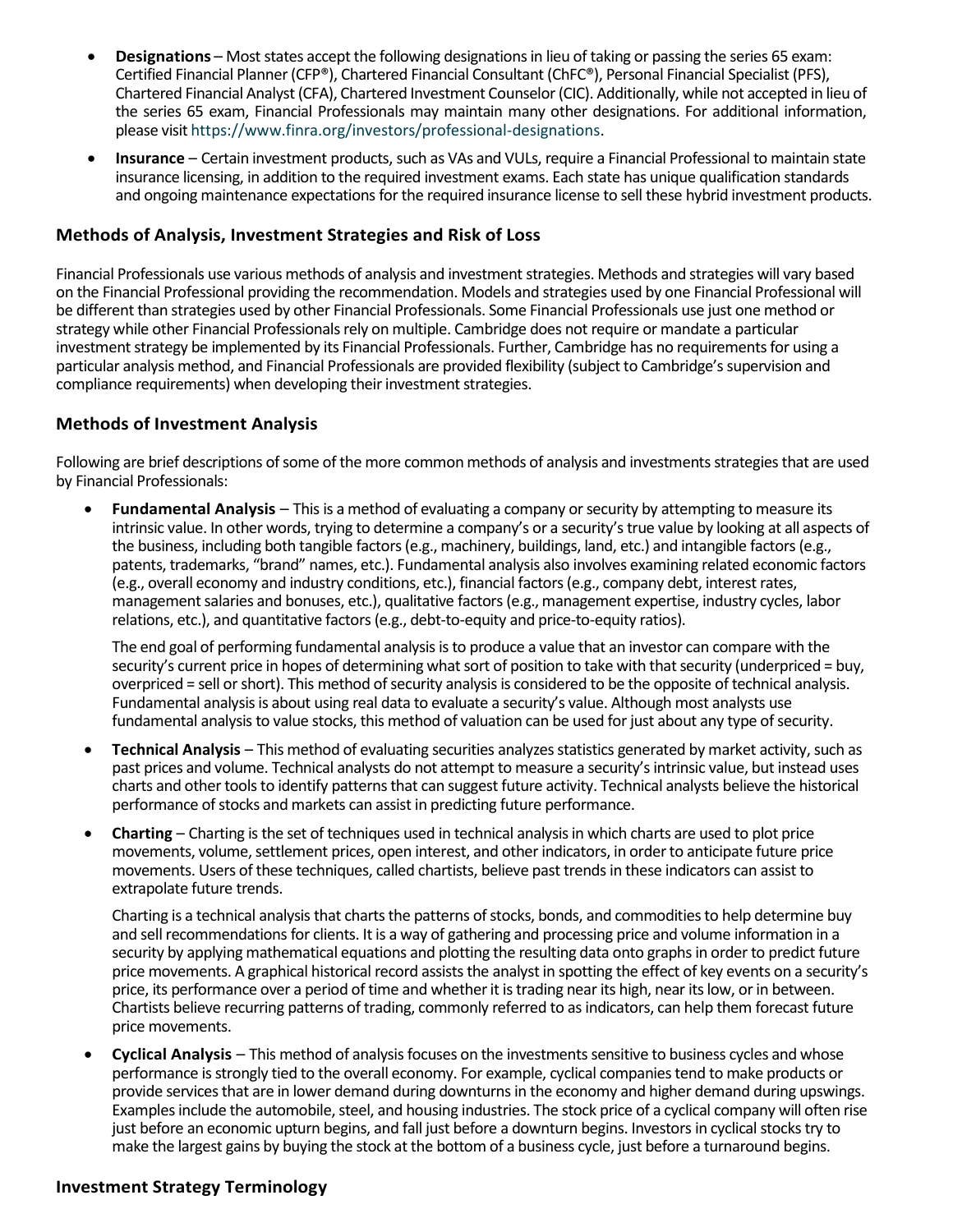- **Long Term Purchases**  Investments held at least one (1) year
- **Short Term Purchases**  Investments sold within one (1) year
- **Short Sales**  A short sale is generally the sale of a stock not owned by the investor. Investors who sell short believe the price of the stock will fall. If the price drops, the investor can buy the stock at the lower price and make a profit. If the price of the stock rises and the investor buys it back later at the higher price, the investor will incur a loss. Short sales require a margin account.
- **Option Writing Including Covered Options, Uncovered Options, or Spreading Strategies**  Options are contracts giving the purchaser the right to buy or sell a security, such as stocks, at a fixed price within a specific period of time.
- **Tactical Asset Allocation** Allows for a range of percentages in each asset class (such as stock = 40 50%). These are minimum and maximum acceptable percentages that permit the investor to take advantage of market conditions within these parameters. Thus, a minor form of market timing is possible since the investor can move to the higher end of the range when stocks are expected to do better and to the lower end when the economic outlook is bleak.
- **Strategic Asset Allocation**  Calls for setting target allocations and then periodically rebalancing the portfolio back to those targets as investment returns skew the original asset allocation percentages. The concept is akin to a "buy and hold" strategy, rather than an active trading approach. Of course, the strategic asset allocation targets change over time as the client's goals and needs change and as the time horizon for major events such as retirement and college funding grow shorter.
- **Market Timing Strategy**  While uncommon and typically not recommended to clients, some Financial Professionals provide a market timing service as part of an investment strategy. In general, market timing is a strategy where the Financial Professional will try to identify the best times to be in the market and when to get out. This service is designed to take advantage of stock market fluctuations by being invested based on the anticipated market direction. Only clients that are looking for speculative investment strategy should participate in an investment timing service offered by a Financial Professional.
- **Modern Portfolio Theory**  Proposes that investing in a predetermined asset mix derived from the efficient frontier (dictated to achieve a specific client objective within a certain risk tolerance) and rebalancing with discipline, the portfolio is diversified across the various asset classes to mitigate unnecessary risk. This also provides for a portfolio that can operate without reliance on market timing and security selection; however, as with all equity investments positive returns are not guaranteed. In conjunction to investing in a diversified portfolio, each portfolio is constructed to meet specific parameters set forth in the individual client's investment needs and goals. These parameters can include, but are not limited to, tax efficiency, concentrated stock positions, and management history.

#### **Risk of Loss**

You must understand past performance is not indicative of future results. Therefore, current and prospective clients (including you) should never assume that future performance of any specific investment or investment strategy will be profitable. Investing in any type of security (including stocks, mutual funds, and bonds) involves risk of loss. Further, depending on the different types of investments there are varying degrees of risk. You need to be prepared to bear investment loss including loss of original principal.

Because of inherent risk of loss associated with investing, Cambridge and its Financial Professionals cannot represent, guarantee, or even imply that our services and methods of analysis:

- 1. Can or will predict future results; or
- 2. Successfully identify market tops or bottoms; or
- 3. Insulate you from losses due to market corrections or declines

There are certain additional risks associated when investing in securities through an investment management program.

- **Market Risk**  Either the stock market as a whole, or the value of an individual company, goes down resulting in a decrease in the value of client investments. This is also referred to as systematic risk.
- **Equity (Stock) Market Risk**  Common stocks are susceptible to general stock market fluctuations and to volatile increases and decreases in value as market confidence in and perceptions of their issuers change. If you held common stock, common stock equivalents, of any given issuer, you would generally be exposed to greater risk than if you held preferred stocks and debt obligations of the issuer.
- **Company Risk**  When investing in stock positions, there is always a certain level of company industry specific risk that is inherent in each investment. This is also referred to as unsystematic risk and can be reduced through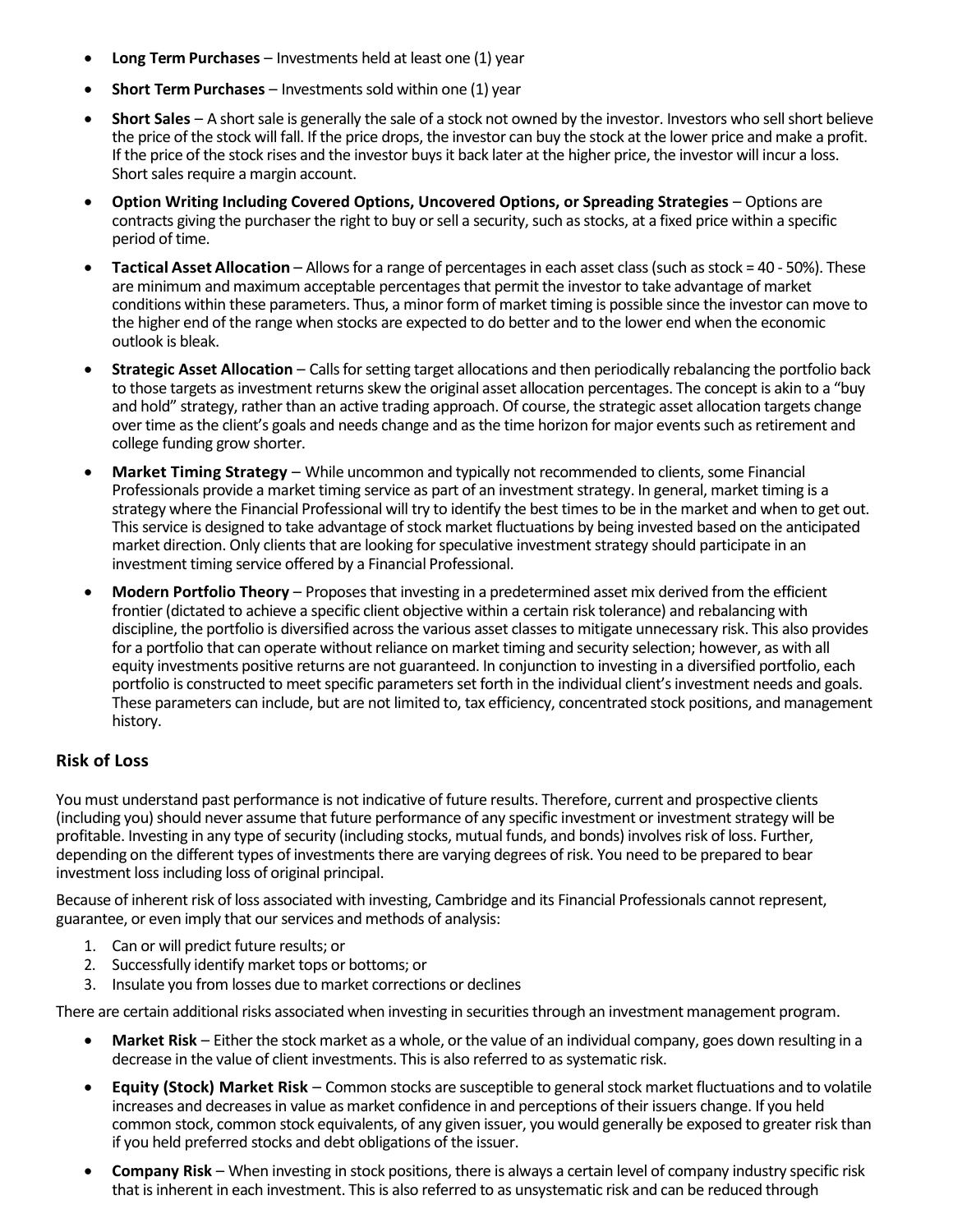appropriate diversification. There is the risk that the company will perform poorly or have its value reduced based on factors specific to the company or its industry. For example, if a company's employees go on strike or the company receives unfavorable media attention for its actions, the value of the company can be reduced.

- **Options Risk**  Options on securities can be subject to greater fluctuations in value than an investment in the underlying securities. Purchasing and writing put and call options are highly specialized activities and entail greater than ordinary investment risks.
- **Fixed Income Risk** –When investing in bonds, there is the risk that the issuer will default on the bond and be unable to make payments. Further, individuals who depend on set amounts of periodically paid income face the risk that inflation will erode their spending power. Fixed income investors receive set, regular payments that face the same inflation risk.
- **Exchanged Traded Fund and Mutual Fund Risk** When investing in a Exchanged Traded Fund ("ETF") or mutual fund, there are additional expenses based on your pro rata share of the ETFs or mutual fund's operating expenses, including the potential duplication of management fees. The risk of owning an ETF or mutual fund generally reflects the risks of owning the underlying securities the ETF or mutual fund holds. Clients will also incur brokerage costs when purchasing ETFs. Leveraged and inverse ETFs are not suitable for all investors and have unique characteristics and risks. Although there are limited occasions where a leveraged or inverse ETF can be useful for some types of investors, it is extremely important to understand that for holding periods longer than a day, these funds may not give you the returns you expect.

## **General Description of Compensation and Product Types**

If you choose to establish an account with Cambridge, your account may be custodied either directly with the company offering a particular securities product or at one of the brokerage clearing firms that Cambridge has chosen, National Financial Services, LLC ("NFS") and Pershing, LLC ("Pershing"). The decision concerning which custody solution to use is made in conjunction with your Financial Professional. However, depending on your needs, only one of the custodian options could be viable. Generally, a Financial Professional will use one of the brokerage custodians and not the other. A conflict of interest exists because other broker-dealers and custodians charge fees that could be more or less than using the custodians available through Cambridge.

Cambridge has chosen to use NFS and Pershing as brokerage custodians based on past experiences, costs, and other offerings or services that they provide to Cambridge, including but not limited to, online access, account custody, trade execution services, clearing services, accessto information and, for a fee, electronic trade entry and account information look-up services for Financial Professionals and clients, recordkeeping services, exception reporting, and access to various financial products.

Most securities are purchased either on an exchange or through one of Cambridge's brokerage custodians or purchased directly and then custodied in a brokerage account. Brokerage accounts are subject to certain maintenance fees, regardless of where or how assets are purchased. A fee ("ticket charge") is charged for each transaction (i.e., buy/sell/exchange) by NFS or Pershing at Cambridge. This creates a conflict of interest because there is an incentive for Financial Professionals to trade more due to the receipt of transaction-based ticket charge revenue. There may be ticket charges or additional fees charged by the qualified custodian for executing a transaction that your Financial Professional does not receive. More information on the fees and costs associated with NFS and Pershing's separate, custodial services can be found under "Brokerage Account Ancillary Charges" on **[JoinCambridge.com](https://www.joincambridge.com/information-for-investors/investor-resources/cambridge-disclosures/)**.

Cambridge has directed NFS and Pershing to mark-up ticket charges. Additionally, Cambridge has directed NFS and Pershing to mark-up certain non-transaction fees which Cambridge then receives indirectly from you. These fee mark-ups include the services or activities related to: Account inactivity, account maintenance, account termination, bounced checks, check writing and debit card utilization, custody, legal, margin extension and interest, non-purpose loan interest, paper statements and confirmations, postage, reorganization, safekeeping, stop payments, and transfers. These fees and expenses apply to account(s) separate from advisory fees. This arrangement provides a financial incentive for Cambridge to maintain the relationship with NFS and Pershing. Although this retained revenue is not paid to your Financial Professional, this is a conflict of interest because of the additional compensation received by Cambridge.

Cambridge receives a service charge (referred to as a "commission") as a result of buying securities for you. A commission, also known as a sales load, sales charge, or placement fee is typically charged when a transaction occurs within your account. A commission is often based on the total value of the assets invested, and can reduce the amount available to invest. The commissions that Cambridge receives are shared with your Financial Professional. Commissions vary from product to product. This presents a conflict of interest as it gives your Financial Professional an incentive to recommend investment products based on the compensation received rather than on your needs.

Where compensation is charged, the applicable custodian will send to each client at or before completion of the transaction, information which includes the date of the transaction, a statement of the nature of the transaction, or an offer to furnish the time the transaction took place, and the total of a compensation received.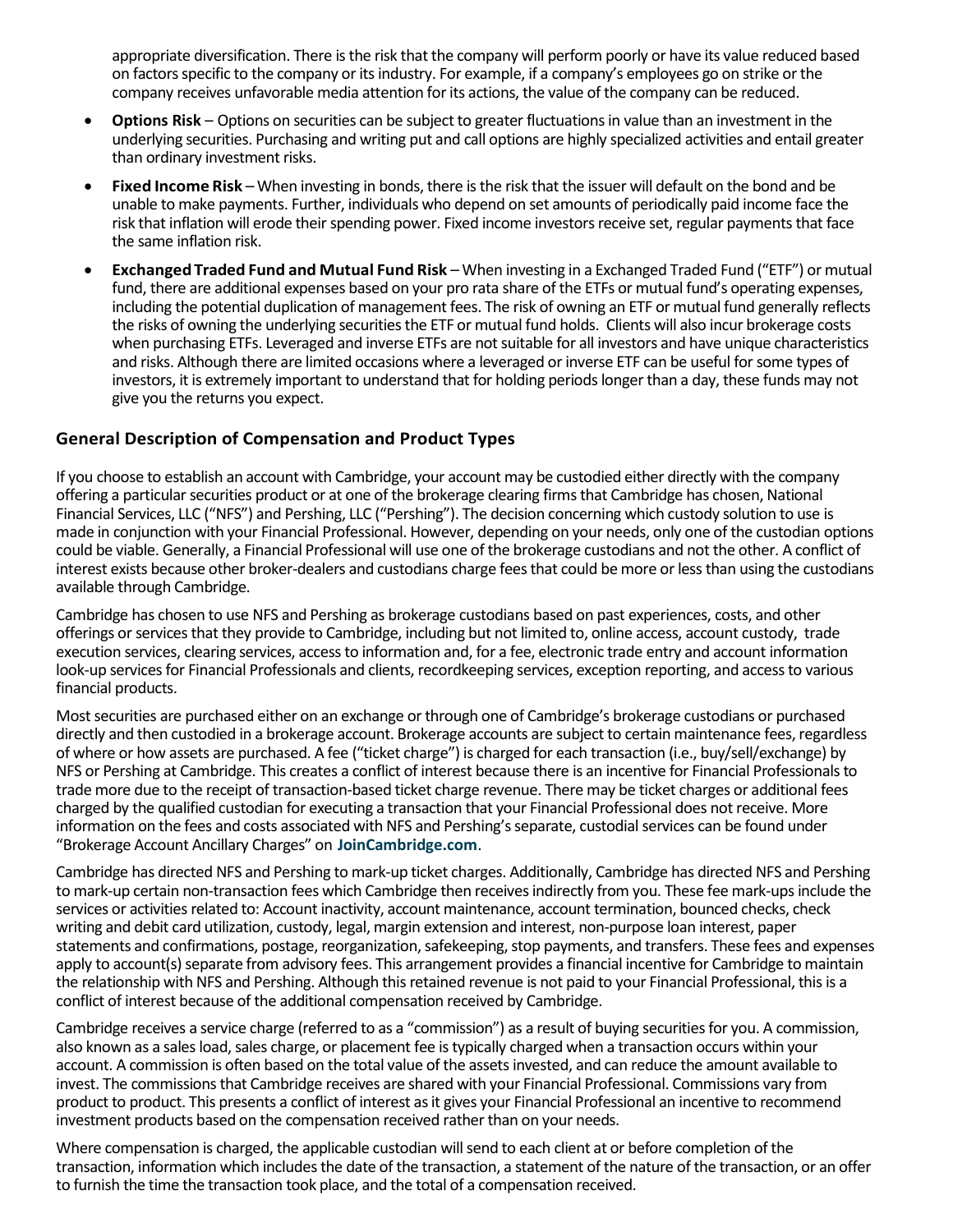Companies that custody their products directly will also typically charge maintenance fees. These fees will vary by direct custodian. Information regarding the specific fees and expenses for each custodian can be found on your account statement. Please contact your Financial Professional with questions about direct custodian fees and expenses.

Investment advisor representatives may provide investment recommendations and implement transactions through the Flexible Managed Account Platform ("FlexMAP"). The investment advisor representative shall manage your account(s) in accordance with your individual needs, objectives, and risk tolerance. These accounts are managed on either a discretionary trading basis or a non-discretionary trading basis as agreed to by you and your investment advisor representative. In order to have trading authorization on your account(s) your investment advisor representative must be granted limited power of attorney over the account(s).

CIRA has a number of approved custodians. While there are others, the most commonly used are Schwab Institutional, TD Ameritrade Institutional, Fidelity Brokerage Services LLC, and Pershing Advisor Solutions. CIRA is independently owned and operated and not affiliated with any of these companies. Generally, an investment advisor representative will not use every platform, and in most cases, will only recommend the use of one. More information on the fees and costs associated with services provided through FlexMAP custodians, can be found under "Brokerage Account Ancillary Charges" on **[JoinCambridge.com](https://www.joincambridge.com/information-for-investors/investor-resources/cambridge-disclosures/)**.

Additional information about how CIRA and its investment advisor representatives collect fees and compensation can be found in the **[CIRA Form ADV](https://www.joincambridge.com/content/dam/joincambridge/pdf/cira_adv_(2).pdf) 2A**.

Cambridge performs due diligence on a wide range of securities products prior to their approval. Not all securities products pass this due diligence review and as such, will not be offered by Cambridge. Cambridge's Financial Professionals can only utilize those securities products that have passed the due diligence process and are approved products. Contact your Financial Professional for information regarding specific approved products.

## **Product Types**

The following are descriptions of the primary product types available through Cambridge. This list provides the range of commissions for each product type along with the fees, expenses, and other types of compensation Cambridge receives. Specific information regarding the fees and expenses associated with these products can be found by reviewing each product's prospectus or other offering documents.

• **529 Plans** – For information regarding 529 Plan fees and expenses refer to the **[Mutual Funds](#page-7-0)** section below.

College savings plans and prepaid tuition plans are known as 529 plans. These plans allow the account owner to pay in advance for certain education expenses, most commonly to cover college tuition. 529 plans may be considered municipal securities and the underlying investments generally use mutual funds.

• **Alternative Investments("AI")** –Generally commissions will be between 1% - 5.5%. Commissions may be lower or higher. Fees will range between 1% - 5%.

AIs are assets that do not fall into one of the conventional investment categories of stocks, bonds, and cash. These assets are held by institutional investors, accredited or high-net-worth individuals because of the products' complex nature and higher degree of risk. AIs are often illiquid, meaning they cannot easily be sold or exchanged for cash without substantial loss in value. Cambridge Financial Professionals are restricted in providing sale recommendations for AIs only through markets and offerings for which Cambridge has conducted due diligence. Cambridge due diligence includes review of prospective markets and offerings against predatory sales practices. More information about the fees and costs associated with AIs can be found under "Revenue Sharing Disclosure" on **[JoinCambridge.com](https://www.joincambridge.com/information-for-investors/investor-resources/cambridge-disclosures/)**.

• **General Securities** – Generally commissions will be 3.5%. Commissions may be lower or higher. Fees can range from 0.15% - 1.3%.

Cambridge Financial Professionals may provide recommendations concerning and/or assist with buying or selling general securities products, such as publicly traded stock, bonds, exchange traded products, municipal securities, and options, if properly licensed or registered to do so. These products can only be custodied through Cambridge's preferred brokerage custodians, NFS and Pershing. A commission, mark-up, or mark-down is charged for transactions in these products.

Exchange traded products include ETFs and exchange traded notes ("ETNs"). ETFs are pooled investment funds that trade like stocks on stock exchanges and can be bought or sold throughout the trading day at fluctuating prices. ETNs are a type of debt security that trade on exchanges and promise a return linked to a market index or other benchmark. When ETFs and ETNs are traded at leveraged or inverse rates, they become more volatile and complex as shifts in the standard market can create significant changes in price to leveraged trades and create opposing shifts in inverse trades.

Municipal bonds and municipal fund securities, including 529 plans, may offer tax advantages to certain investors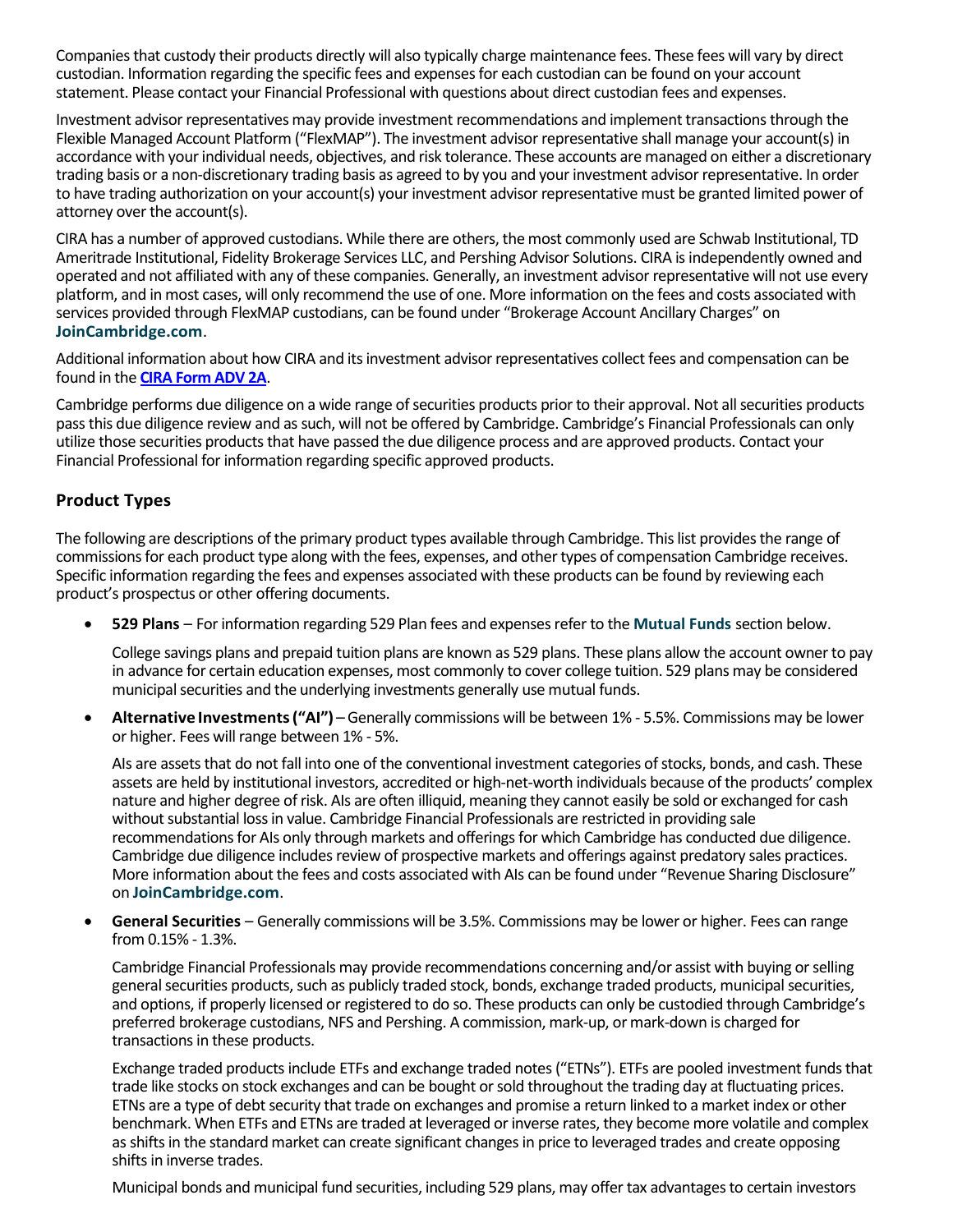and are issued by states, cities, counties, and other governmental entities. Municipal securities issuer risks, tax implications, time horizons, and product features should be discussed with your Financial Professional prior to purchase.

<span id="page-7-0"></span>Options are contracts that give the purchaser the right, but not the obligation, to buy or sell a security. Options are derivative securities, meaning their value is derived from the value of the stocks and ETFs after which the options are named. Options are typically only used by experienced options investors as the decision to purchase, sell, and exercise options contracts may result in additional costs, losses, and/or negative tax implications.

• **Interval Funds** –Generally commissions will be between 2.5% - 5.25%. Commissions may be lower or higher. Fees will range from 1% - 4%.

Interval Funds are a type of closed-end mutual fund. Interval Funds do not trade on the secondary market and the fund periodically offers to buy back a percentage of the outstanding shares. These funds typically have higher fees than an open-end mutual fund.

• **Mutual Funds** –Generally commissions will be between 1% - 5.25%. Commissions may be lower or higher. Fees will range from 0.5% - 2.25%.

Mutual Funds are baskets of stocks or bonds with a range of options based on the investment choices of the portfolio manager. Those choices can also affect the range of costs. More information about the fees and costs associated with mutual fund investments can be found under "Revenue Sharing Disclosure" on **[JoinCambridge.com](https://www.joincambridge.com/information-for-investors/investor-resources/cambridge-disclosures/)**.

Through NFS and Pershing, Cambridge offers select mutual funds to be purchased by you with no transaction fees ("NTF Shares"). You pay a higher transaction charge for transaction fee funds, however, the transaction fee funds can be less expensive to you over time because of lower ongoing operating expenses. Alternatively, NTF Shares can be more expensive to you over time because of the higher ongoing internal operating expenses, such as 12b-1 fees. You and your Financial Professional should discuss and understand these additional indirect expenses borne as a result of the mutual fund fees. Restrictions apply in certain situations.

Pershing receives revenue directly from the mutual fund companies that support their FUNDVEST® program. NFS receives revenue directly from mutual fund companies that support their FundsNetwork® program. Through formal agreements, Cambridge is eligible to receive revenue for assets that are held within the FUNDVEST® and FundsNetwork® programs. Even though these payments are not shared with your Financial Professional, the receipt of these additional payments create a conflict of interest because of the increased compensation to Cambridge.

- **Unit Investment Trust ("UIT")**  Generally commissions will be between 1.5% 3.5%. Commissions may be lower or higher. Fees will range from 0.4% - 2.4%. UITs are similar to mutual funds and closed-end funds, except their underlying investments typically will not change during the fixed period of time, known as the term. The UIT portfolio generally consists of stocks and bonds which are redeemable as units, which will affect the upfront commission.
- **Variable Annuities ("VA")**  Generally commissions will be between 1% 5.5%. Commissions may be lower or higher. Fees will range from 0.25% - 2%. VAs combine features of insurance and securities investments. The commission ranges vary depending on the type of annuity purchased and the time of the purchase. Sub-accounts, found on all variable products, are a series of investment choices similar to mutual funds. The portfolios may be comprised of stocks, bonds, or money market instruments.
- **VariableUniversal Life ("VUL")** Commissions of starting premiums range from 25% 115%. Fees will range from 0.35% - 2%.

VUL insurance combines features of universal life insurance, providing coverage for the life of the insured, while at the same time, providing flexibility in premium payments and in insurance coverage, and variable life insurance where cash values are invested in portfolios of securities in an account separate from the general assets of the insurance company. A VUL will typically pay up-front commissions based on the premiums paid into the policy for a set number of months.

## **Understanding Fees and Charges**

Certain types of securities, including 529s, mutual funds, UITs, interval funds, money market funds, VAs and VULs and other investment products utilize share classes. Fees and expenses that are commonly associated with share class securities include, sales charges (commonly referred to as "loads"), fund maintenances fees, potential volume discounts (often referred to as "breakpoints"), and 12b-1 fees which are paid to the Financial Professional from fund assets, therefore, indirectly from your invested assets. Understanding these charges and volume discounts will assist you in identifying the best investment for you particular needs and may help you to reduce the cost of your investment. More details about share classes, commissions, fees, and expenses of these securities are outlined in the product's prospectus and any other required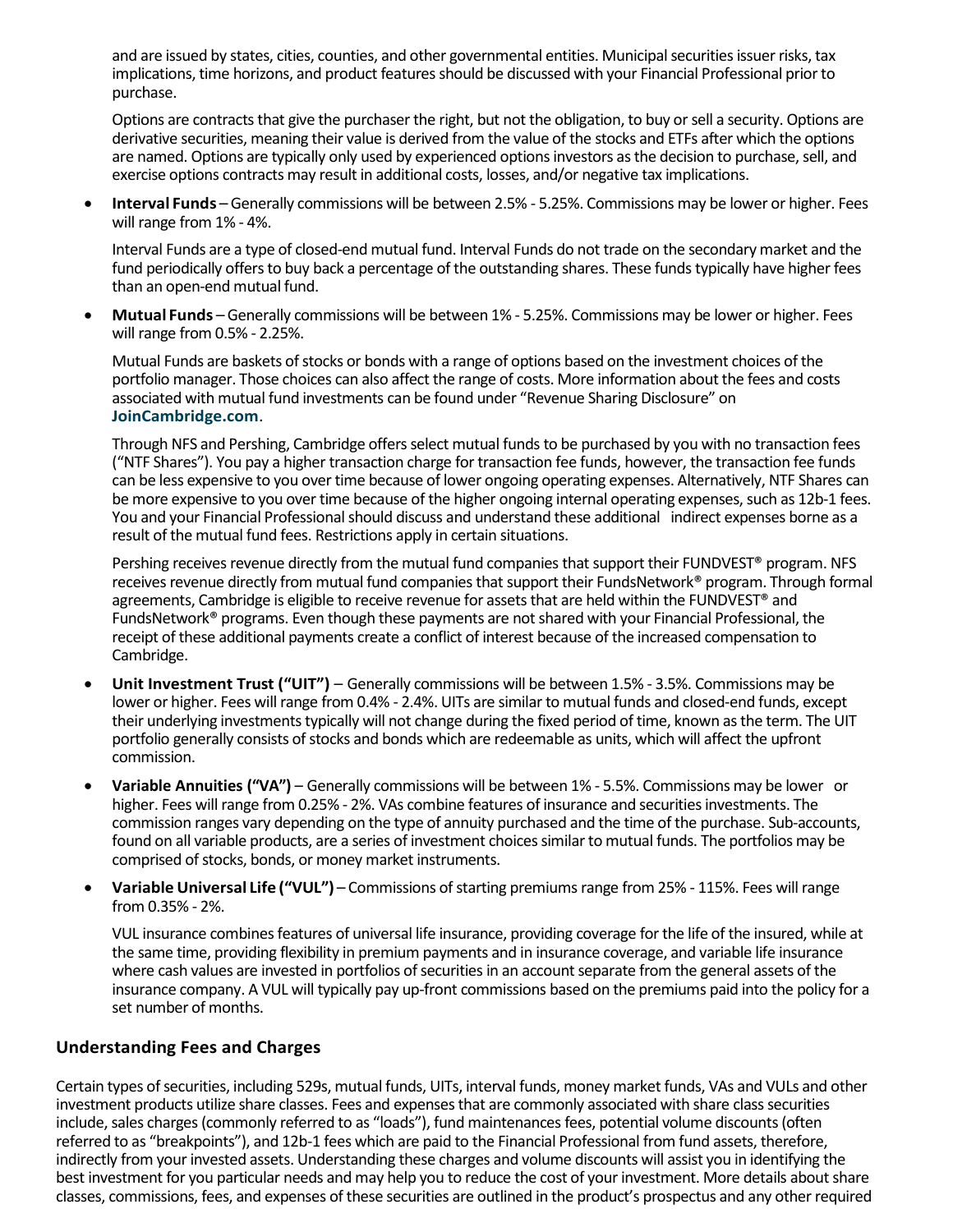### offering materials.

The most common types of compensation structures associated with share classes are front end load, back end load, level load, no load, and load waived.

- **Front End Load**  A sales charge is deducted from your investment at the time you buy the investment. This sales charge is a percentage of your total purchase. Some investments offer volume discounts to the front end sales charge assessed on certain share classes at predetermined levels of investment.
- **Back End Load**  No sales charge is deducted at the time of purchase. The load is paid by deducting it from profits or principal when you sell the investment.
- **Level Load**  An annual charge, also referred to as a 12b-1 fee, is deducted from your investment for as long as you hold the investment. These share classes typically do not have set surrender periods.
- **No Load**  These investments do not impose sales charges and you typically buy shares directly from the investment company. The same funds may be available with a load through a Financial Professional. While no load funds have no sales charges, they may still charge 12b-1 fees, purchase fees, redemption fees, exchange fees, and account fees in addition to the operating fees that all funds charge.
- **LoadWaived** If permitted by the issuer, some investments may be purchased on a net of commission basis. The load waived fund is a fund offered by an adviser or broker who might waive the load but keep other fees, such as the 12b-1 fee.

## **Money Market**

A money market account is an interest-bearing account that generally pays a higher interest rate than a regular savings account. These accounts can include check writing and debit card privileges, but are more restrictive than a checking account. Money market products offered through Cambridge are not held through banks or credit unions. Depending on where the money market account is held, insurance coverage is provided either by the Federal Deposit Insurance Corporation ("FDIC") at a bank or National Credit Union Administration ("NCUA") at a credit union.

Money market mutual funds are offered by brokerage firms and mutual fund companies and include short-term investment vehicles such as certificates of deposit ("CDs"), government securities, and commercial paper. The interest rate and features are similar to those of a money market account, however they are not FDIC insured but SIPC insured through Cambridge.

## **General Conflicts of Interest**

Some CIRA investment advisor representatives are licensed to sell securities in the capacity as registered representatives with Cambridge. CIRA investment advisor representatives, acting in their separate capacities as registered representatives sell, for commissions, general securities products such as stocks, bonds, alternative investments, exchange-traded funds, mutual funds, and variable annuity and variable life products to advisory clients. As such, CIRA investment advisor representatives can suggest you implement investment advice by purchasing securities products through a commissionbased Cambridge account in addition to an advisory account. In the event you elect to purchase these products through Cambridge, Cambridge and your CIRA investment advisor representatives, in the capacity as Cambridge registered representative, will receive the normal and customary commission compensation in connection with the specific product purchased. This presents a conflict of interest, as it gives the Cambridge Registered Representative an incentive to recommend investment products on the compensation received, rather than on your needs. CIRA does not require its CIRA investment advisor representatives to encourage you to implement investment advice through Cambridge. Clients of CIRA are free to implement investment advice through any broker-dealer or product sponsor they wish to select. However, you should understand that, due to certain regulatory constraints, CIRA investment advisor representatives, in the capacity as a dually registered representative, must place all purchases and sales of securities products in commission-based brokerage accounts through Cambridge or other Cambridge approved institutions. The fees charged by Cambridge and custodians approved for use by Cambridge can be higher or lower than other broker-dealers and custodians.

Certain product sponsors provide your Financial Professional with economic benefits as a result of your Financial Professional's recommendation or sale of the product sponsors' investments. These other products and services can benefit Cambridge and/or your Financial Professional but may not benefit you. The economic benefits received can include but are not limited to, financial assistance or the sponsorship of national or regional conferences, reimbursement to Cambridge when a Financial Professional chooses to enlist the services of Cambridge Source to assist with their conferences, client meetings or other events, and educational sessions, marketing support, payment of travel expenses, occasional business entertainment, including meals, invitations to sporting events, including golf tournaments, educational opportunities and tools to assist your Financial Professional in providing various services to clients, including but not limited to, software and other technology (and related technological training) that provide access to client account data (such as trade confirmations and account statements), provide research, pricing information and other market data, facilitate payment of fees from client's accounts, and assist with back-office training and support functions, record-keeping and client reporting. Some of these services may be used to service all or some substantial number of accounts, including those that are not specifically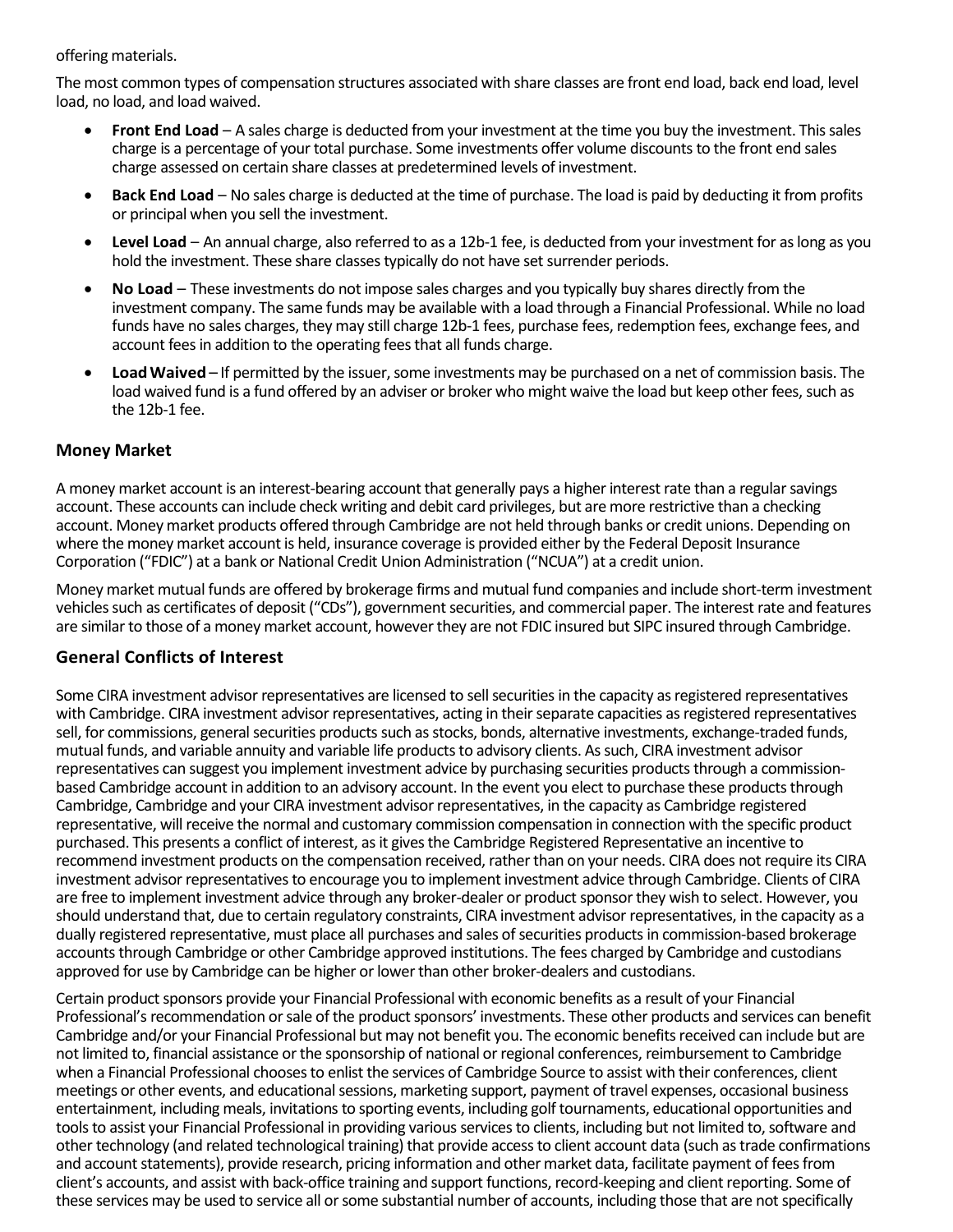maintained by an individual product sponsor. These services are intended to help manage and further develop the business enterprises of Cambridge and your Financial Professional and can include professional compliance, legal and business consulting, publications and conferences on practice management, information technology, business succession, regulatory compliance, employee benefits providers, human capital consultants, insurance and marketing. Some product sponsors may make available, arrange and/or pay vendors for these types of services or discount or waive fees it would otherwise charge. These economic benefits may be received directly by your Financial Professional or indirectly through CIRA and/or Cambridge who have entered into specific arrangements with product sponsors. A recommendation/requirement that clients maintain their assets in accounts based in part on the benefit to your Financial Professional, CIRA or Cambridge, or the availability of some of these products and services and other arrangements and not solely on the nature, cost or quality of custody and brokerage services provided create a potential conflict of interest. These economic benefits could influence your Financial Professional to recommend certain products/programs over others. Please review the CIRA and **[Cambridge](http://www.joincambridge.com/information-for-investors/investor-resources/cambridge-disclosures/)  [Revenue Sharing Disclosure](http://www.joincambridge.com/information-for-investors/investor-resources/cambridge-disclosures/)** for further information about any of CIRA's revenue sharing arrangements. It is also available upon written request.

In addition to the economic benefits, including assistance and services detailed above, CIRA and/or Cambridge enters into specific arrangements with product sponsors and other third parties. Financial Professionals offer a wide variety of products and programs including mutual funds, annuities, life insurance, and investment wrap programs (collectively referred to as "Approved Product Companies"). Cambridge and CIRA have entered into various arrangements with some Approved Product Companies referred to as revenue share arrangements. Although CIRA and Cambridge endeavor at all times to put the interest of its clients ahead of its own or those of its officers, directors, or representatives ("affiliated person"), these arrangements present a conflict of interest as they can affect the judgment of Cambridge or its affiliated person when recommending investment products.

Some Financial Professionals may recommend or advise the purchase of an insurance product. This may include hybrid securities products, such as variable annuities and variable universal life, or non-hybrid – fixed – insurance products including but not limited to fixed annuities, fixed indexed annuities (also referred to as equity indexed annuities), universal life, term life, whole life, disability, and indexed universal life. In order to sell these products, an insurer may use a managing general agency ("MGA") as an intermediary between the insurer and the broker/dealer and/or Financial Professional. Other insurers choose to distribute their products directly. Cambridge has entered into various arrangements with some insurers and some MGAs. Cambridge may receive compensation as a result of a sale involving these insurers and MGAs. Providers of insurance and/or annuity products may also make payments to Cambridge or its affiliates to support and participate in marketing and educational efforts, such as conferences and seminars. These arrangements provide a financial incentive for Cambridge to maintain relationships with these insurers and MGAs. Although this retained revenue is generally not paid to your Financial Professional, this is a conflict of interest because of the additional compensation received by Cambridge.

Cambridge shares its commissions received with your Financial Professional. Commissions vary from product to product. This presents a conflict of interest as it gives your Financial Professional an incentive to recommend investment products based on the compensation received rather than on your needs. While Cambridge generally shares its commissions received at a standard rate per Financial Professional, in some instances, the percentage of commissions that Cambridge shares with certain Financial Professionals varies depending on the product type involved. This presents a conflict of interest as it gives your Financial Professional an incentive to recommend investment products based on their increased commission payout rather than on your needs.

In certain circumstances custodians provide CIRA, Cambridge, or you with additional revenue or expense reimbursements to aid in the transfer of costs associated with moving from another firm to Cambridge. The assets are held at Pershing, NFS or SEI. The compensation can vary from client to client and will not exceed \$150.00. The compensation paid to CIRA varies from custodian to custodian. CIRA is reimbursed for transition costs based on the value of eligible assets ranging from five (5) basis points up to fifteen (15) basis points and differs between each of the custodians. This activity represents a conflict of interest because of the benefits received by CIRA.

CIRA applies an administrative fee to third-party investment advisers utilized by Financial Professionals. This additional compensation is based on the amount of assets held at the third-party investment adviser. Even though these payments are not shared with your Financial Professional, the receipt of these additional payments create a conflict of interest because of the increased compensation to CIRA. While the arrangements with third-party investment advisers vary, some third-party investment advisers pay the administrative fee on your behalf. In some situations, CIRA will provide additional marketing opportunities to those third-party investment advisers that provide these payments to CIRA over those that do not. Certain third-party investment advisers will charge the administrative fee to you. This will be disclosed to you by the third-party investment adviser. There are other third-party investment advisers that, neither pay the fee on your behalf nor charge the fee to you. In these cases the fee is charged to your Financial Professional. This creates a conflict of interest as the cost to the Financial Professional is increased in order to use the third-party investment adviser. Due to this additional cost the Financial Professional could choose a third-party investment adviser that pays the fee on your behalf or charges the fee to you.

For retirement plans in which Security Financial Resources, Inc. ("SFR") serves as the recordkeeper, SFR will deduct CIRA's advisory fees from a participant's account(s) quarterly in arrears. In consideration for the administrative, recordkeeping, and trading platform services, SFR will retain up to 25 bps (basis points) of the advisory fees charged by CIRA. SFR will distribute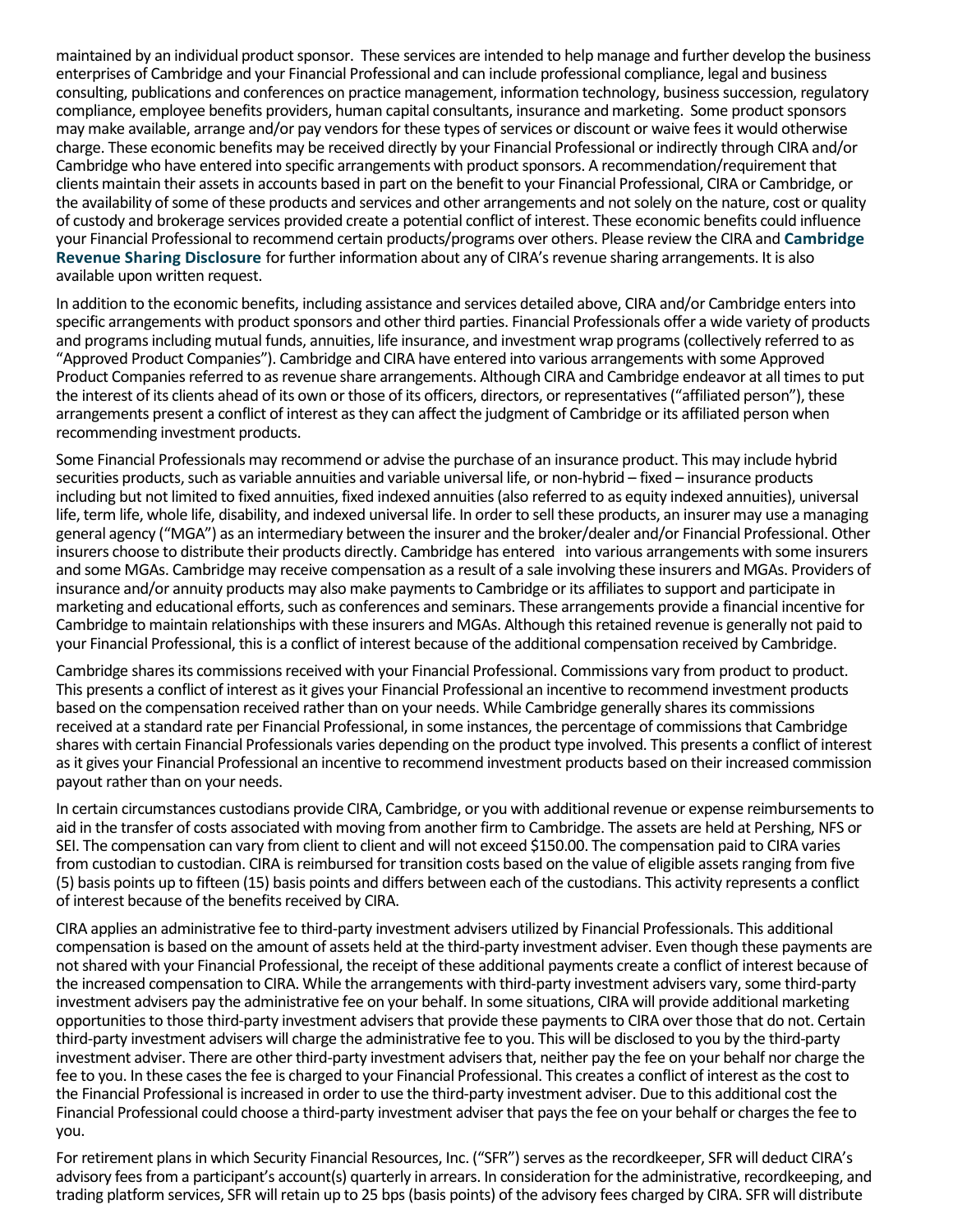the remaining advisory fees to CIRA.

Cambridge and CIRA clients can choose to participate in Securities Based Loan or Line of Credit programs ("SBLOC") that are available through certain custodian platforms as well as Unaffiliated Third Party Investment Advisor platforms. In these programs clients benefit from having an alternative for accessing credit for financial needs in the form of a non-purpose loan. If you choose to participate in Pershing's Loan Advance Program, NFS's Goldman Sachs Private Bank Select Program or Fidelity's Goldman Sachs Private Bank Select Program ("Custodian Programs"), Cambridge or CIRA will receive revenue for your participation in these programs. Pershing's Loan Advance Program, NFS's Goldman Sachs Private Bank Select Program and Fidelity's Goldman Sachs Private Bank Select Program are not available to clients in CAAP®1 and UMA. Even though this revenue is not shared with your Financial Professional, the receipt of this additional revenue creates a conflict of interest because of the increased compensation to Cambridge or CIRA. If you choose to participate in Custodian Programs or Unaffiliated Third Party Investment Advisor Programs, a conflict of interest also exists due to the fact that CIRA and your Financial Professional will benefit because you don't have to liquidate assets in your account to pay for things with cash, which would diminish the assets held in the account and the potential fees or commissions that could be earned by Cambridge, CIRA or your Financial Professional from holding or engaging in future transactions with those assets. For example, with a fee-based account, by recommending that you participate in these programs to fund some purchase or financial need rather than liquidate securities, Cambridge, CIRA and or your Financial Professional continue to earn fees on the full account value.

Cambridge clients can choose to loan securities to Pershing or NFS by participating in the Cambridge Fully-paid Lending Program. Clients will maintain full ownership of the securities on loan and may recall the loan at any time. Client will relinquish their right to exercise voting rights while securities are on loan. Loaned securities will not have SIPC coverage; however, SIPC coverage applies to the cash collateral received for the loaned securities. Clients receive a lending fee based on the relative value of the securities loaned and are subject to change. Cambridge also receives revenue from these fees and even though these payments are not shared with your Financial Professional, the receipt of these additional payments create a conflict of interest because of the increased compensation to Cambridge.

Some Financial Professionals receive a loan and/or grant from Cambridge at the time of the affiliation with the firm. The loan and/or grant is typically used to assist with costs associated with transitioning from their prior firm to Cambridge. If the amount of the loan or grant exceeds the cost of transition, the recipient uses the remaining funds for other purposes, such as normal operational costs. Some loans are forgiven based on certain criteria such as maintaining certain asset levels and tenure with the firm.

The receipt of a loan or grant from Cambridge presents a conflict of interest in that the Financial Professional has a financial incentive to maintain a relationship with Cambridge and recommend Cambridge to clients. However, to the extent that the Financial Professional recommends Cambridge to clients, it is because he/she believes that it is in the client's best interest to do so based on the quality and pricing of the execution, benefits of an integrated platform for brokerage and advisory accounts, and other services provided by Cambridge and its affiliates.

Some Financial Professionals receive transition assistance, which can include but is not limited to, technology services, administrative support, reimbursement of fees associated with moving accounts and attendance to conferences. This practice represents a conflict of interest in that the Financial Professional has a financial incentive to affiliate with and recommend Cambridge to clients.

Cambridge provides some Financial Professionals with a loan to assist in the expense associated in growing their WealthPort® business. The loans are based on certain criteria and funds are provided as a five (5) year forgivable loan. The provision of these loans create a conflict for the Financial Professional as they have an incentive to recommend WealthPort over other programs or services.

## **Ticket Charge Options**

Financial Professionals, in their capacities as investment advisor representatives, provide asset management services through both wrap fee programs and traditional management programs. Under our traditional management programs, there are two separate types of fees. We charge an investment advisory fee for our advisory services, and another fee ("ticket charge") is charged for each transaction (i.e., buy/sell/exchange) by our affiliated introducing broker-dealer, Cambridge, for accounts held at NFS or Pershing. This creates a conflict of interest for Cambridge because there is an incentive to have Financial Professionals trade more due to the receipt of transaction-based ticket charge revenue by Cambridge. Your Financial Professional determines whether or not the transaction ticket fees charged by Cambridge, NFS, or Pershing are charged to you. Cambridge does not receive ticket charge compensation when transactions occur at another qualified custodian such as Schwab, TD Ameritrade, or Fidelity. Under a wrap fee program, advisory services and transaction services are provided for one fee to the client, however, certain other non-transaction related fees can be assessed to a wrap fee account. For additional details about Cambridge's wrap fee program, please see Cambridge's WealthPort Wrap Brochure.

From a management perspective, there is not a fundamental difference in the way our Financial Professionals manage a wrap fee account(s) versus a traditional management account(s). The significant difference is the way in which transaction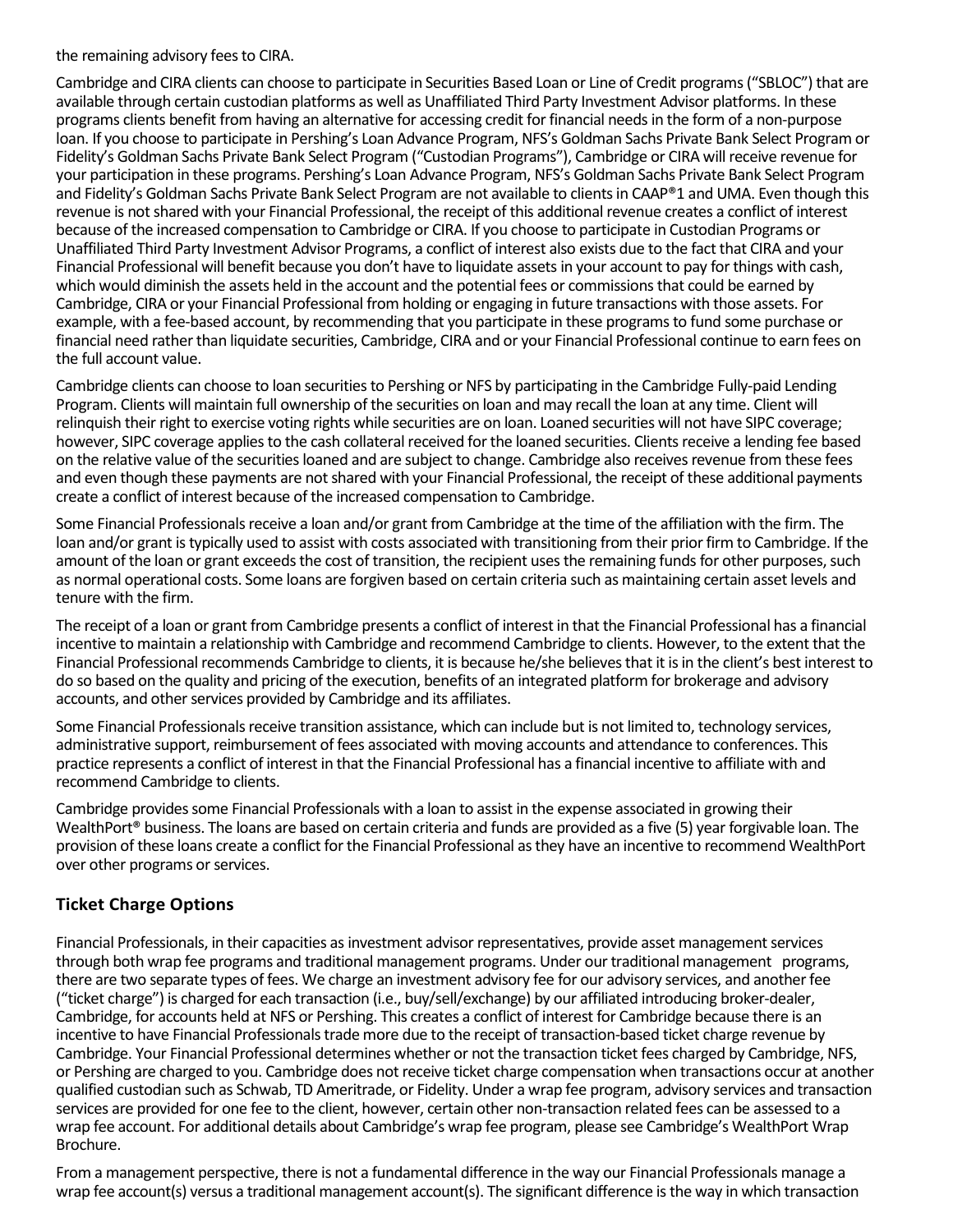services are paid. For information on additional fees regarding ticket charges, please refer to the Fees and Compensation section of the CIRA Form ADV.

Certain Financial Professionals have negotiated with custodians to pay for custodial services through a combination of assetbased pricing and ticket charges for income securities and certain "ticket charge" mutual funds. As part of this pricing structure, transactions in ETFs, no-transaction fee mutual funds, and equity securities are exempt from ticket charges. This creates a conflict of interest for your Financial Professional if they pay ticket charges as the selection of these funds and fixed income securities subject to a ticket charge, increases costs for your Financial Professional.

Cambridge has entered into agreements with certain mutual fund product sponsors whereby these product sponsors pay the ticket charges for individual purchases equal to or greater than \$5,000.00 (referred to as systematic purchases) and a reduced charge for mutual fund exchanges at NFS or Pershing. This creates a conflict of interest for your Financial Professional if they pay ticket charges as the selection of these fund partner funds reduces costs for your Financial Professional.

Financial Professionals, in their capacities as registered representatives of Cambridge, receive commissions from the execution of securities transactions. Although not shared with Financial Professionals, Cambridge receives a portion of the ticket charges for non-wrap accounts managed by CIRA and held at NFS or Pershing. In addition, certain mutual fund companies, as outlined in the fund's prospectus, pay 12b-1 fees. 12b-1 fees come from fund assets, therefore, indirectly from your assets. With managed accounts, 12b-1 (marketing and distribution) fees and trail earned will be credited to your account at the clearing firm whenever possible. When 12b-1 fees and trails earned are not credited to your account, the investment advisory fee will be lowered, or offset by that amount.

## **FDIC Sweep**

Cambridge provides clients with access to different cash sweep vehicles, including certain money market funds that are used to automatically invest cash balances in your brokerage account awaiting reinvestment. Cambridge receives payments when cash is placed into a money market sweep, or if you simply hold cash in your account outside of a sweep vehicle. This presents a conflict for Cambridge due to the financial benefit that is received by Cambridge. Cambridge does not share any portion of this compensation with your Financial Professional. Money market funds can lose value and have done so in the past. It is important to discuss your options with your Financial Professional as they can help determine the right sweep option for you.

Included in the cash sweep vehicles, Cambridge offers a core account sweep feature. This feature sweeps cash balances pending reinvestment in eligible brokerage accounts to and from an investment account to a sweep account on a daily basis. The swept balances will immediately begin earning interest in a Federal Deposit Insured Corporation ("FDIC") insured multi bank account program ("Program"). FDIC sweep programs offer greater safety and generally greater liquidity, with the exception of cash, than other options available to Cambridge clients. The FDIC insures traditional bank/deposit accounts, such as checking or savings accounts, or certificates of deposit ("CDs"). Each account is insured up to \$250,000 for each category of legal ownership. For all eligible accounts, deposits are held at a network of multiple banks, and insurance is currently a cumulative \$1.5 million (\$3 million for joint accounts).

As required by federal banking regulations, each Program Bank has reserved the right to require seven (7) calendar days prior notice before permitting a withdrawal of any Program Deposits. So long as this right is not exercised, your ability to access funds, including the ability to write checks against your account, should not be impacted.

Available cash in eligible brokerage accounts are deposited through a Program into interest-bearing deposit accounts at one or more FDIC-insured depository institutions set forth in the list of depository institutions participating in the Program ("Program Banks"). Cash balances, including those deposited in a Program, are subject to Cambridge fees.

If a Program is selected for your account, cash balances will be deposited with participating Program Banks. You are not required to select this option and can choose any cash sweep option you prefer that is available to your account. There are other transactional cash options available to you, including (1) sweeping into one of other available uninsured money funds where funds may not be immediately available to you, (2) choosing no sweep option, with the cash held in the NFS or Pershing account earning no interest, where funds are available upon request, or (3) trading into another possibly uninsured cash position where funds are not immediately available. Returns to you for these other options that pay interest are higher than returns earned in the Program. You will make your selection as to how your cash balances will be handled, at the time of account opening, through your account opening documents. If you do not choose a cash sweep option, and if your account is eligible for FDIC insurance, a Program will be used for your account. If your account is not eligible for FDIC insurance, the Federated Government Reserves Money Market Fund will be used for your Pershing account and Fidelity Government Capital Reserves will be used for your NFS account.

It is important to understand the cash balance held in your account(s) by NFS or Pershing that is not in a Program is not FDIC insured. However, it is covered by SIPC up to certain limits. For more information about SIPC coverage, please visit **[www.sipc.org](http://www.sipc.org/)**. Not all broker-dealers offer FDIC insured bank deposit sweep vehicles or have the same access and features.

Cash balances held at Program Banks receive a lower interest rate than the prevailing interest rates paid in other interest